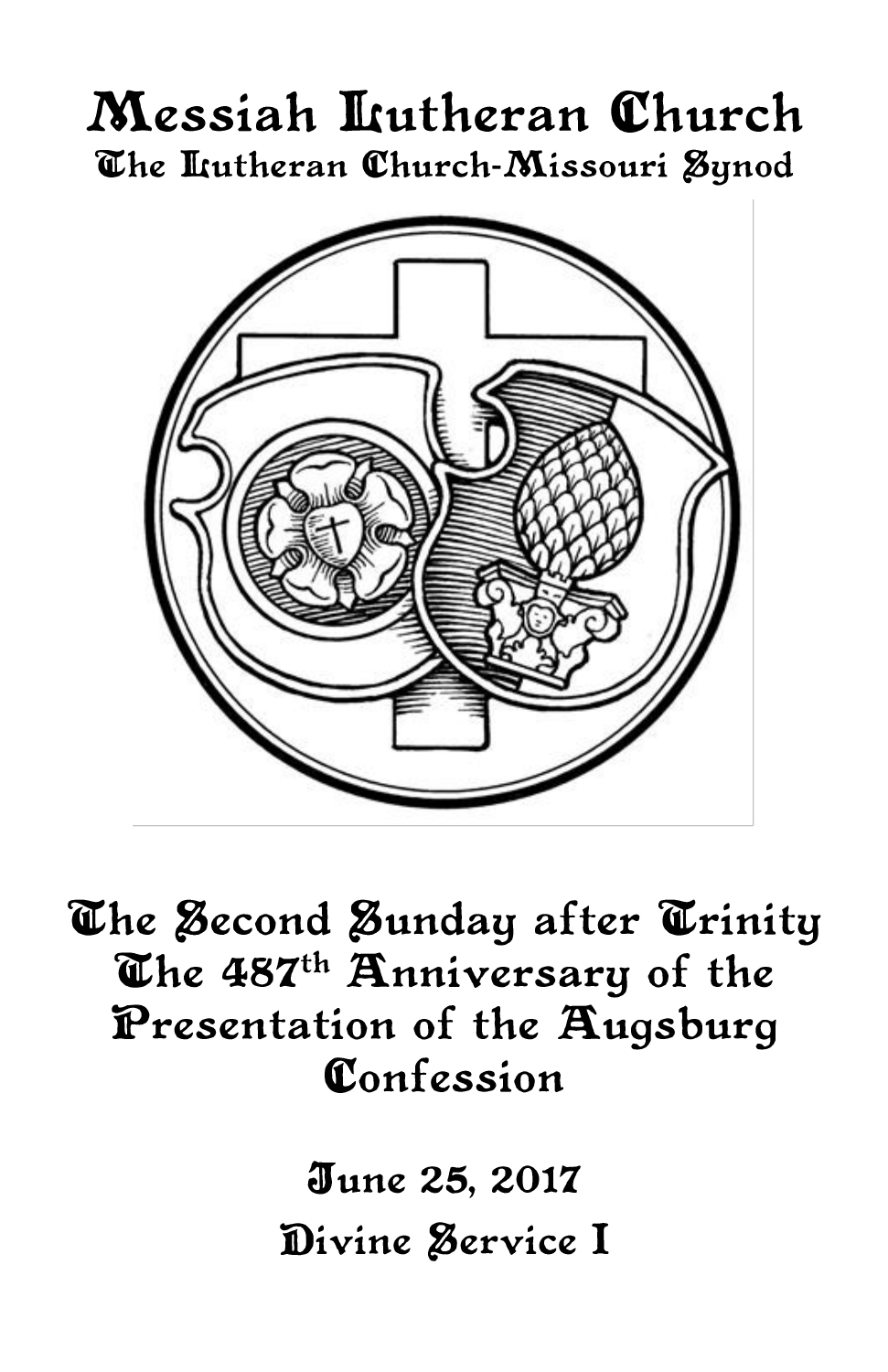# **Messiah Lutheran Church**

Rev. James A. Roemke, Pastor 2026 22nd Ave. Kenosha, WI 53140 Church Office: 262-551-8182 Pastor's Cell: 262-455-0255 Website: www.messiahkenosha.org Church Email: secretary@messiahkenosha.org Pastor's Email: pastorroemke@yahoo.com

**VISITORS WELCOME!** A special welcome to any visitors and guests who are with us today. Please introduce yourself to the pastor after the service, and we pray that the hearing and receiving of the Word of God in our midst will be filled with joy and thanksgiving!

**ATTENDANCE REGISTER:** During the offering we ask that you sign the attendance register located at the center aisle of each pew. **Please hand the filled in sheet to the usher as you exit at the end of the service. Let the usher know if you don't have a pad in your pew.**

**HOLY COMMUNION** is celebrated every Sunday and on Feast Days. Visiting communicant members of the Lutheran Church—Missouri Synod are invited to commune today. All other visitors are asked to speak with the pastor before coming to the altar. If there is time before the service, introduce yourself to the pastor or an elder. Other visitors are invited to use this time for prayer. If you desire information about attending communion, you are encouraged to visit with the pastor after the service today.

**PRAYERS OF PREPARATION** may be found in the opening cover of the hymnals in each pew. Take some time before the service begins in quiet preparation and prayer.

# **+SERVING TODAY+**

**Preacher/Celebrant:** Pastor Roemke **Elder:** Todd Walther **Ushers:** Brent Jiter & Noah Jiter **Greeter:** Liz Schultz **Organist:** Monica Scholz **Altar Guild:** Kathy Capriotti & Cara Russo-Bichsel **Altar Flowers:** Today's altar flowers are provided by Mike & Dorothy McConville.

**Cookies:** Today's cookies and juice are provided by Scott & Kate Tobalsky.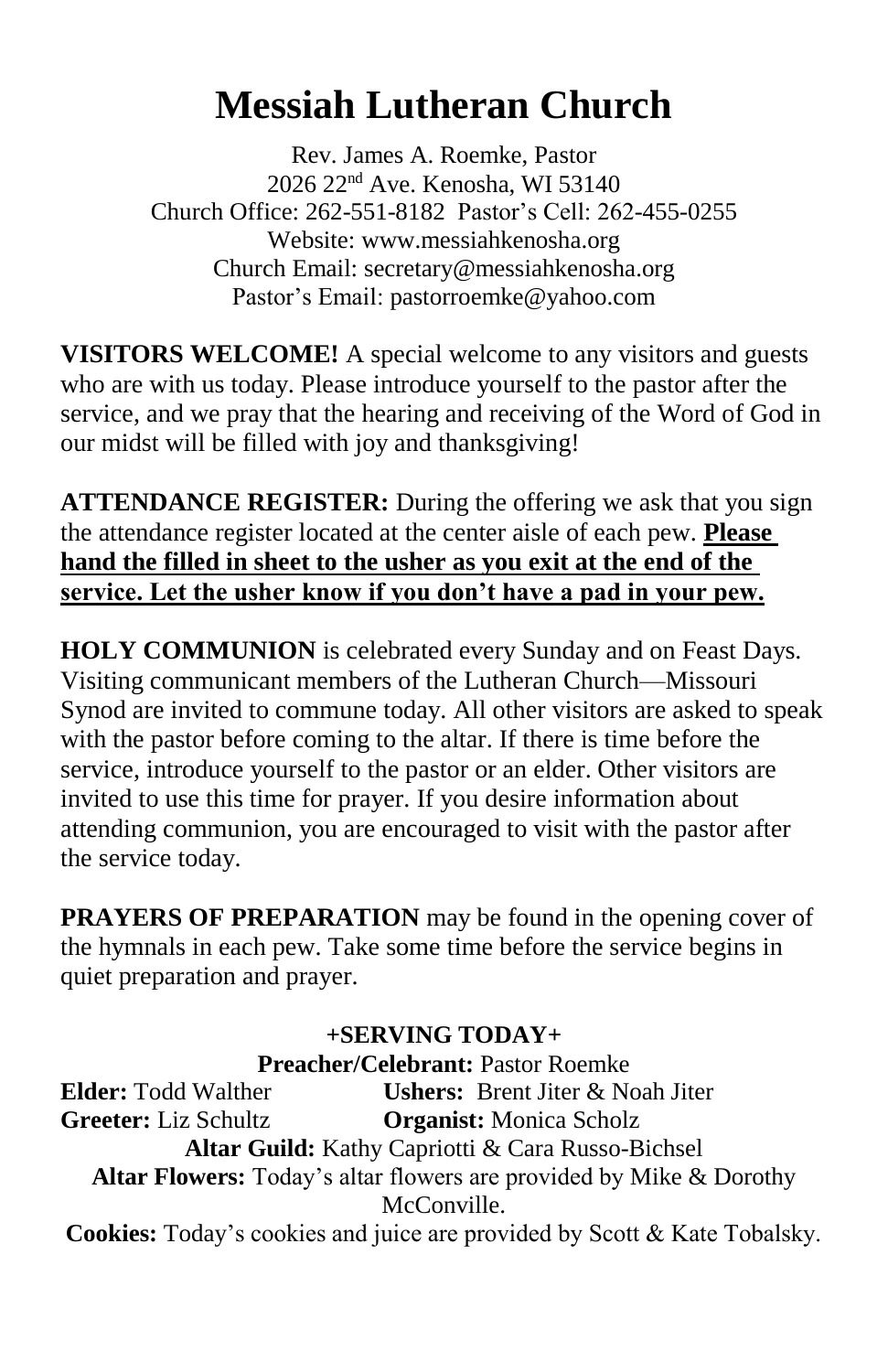*The Holy Word of God Endures Forever*

| 1 The ho - ly Word of<br>Choir<br>God en-dures for - ev - er With                                         |
|-----------------------------------------------------------------------------------------------------------|
| All<br>2 Christ Je - sus is the<br>con-tent of this writ - ing, The                                       |
| Choir<br>$3\,O$<br>$Spir - it - call - ing$ ,<br>gath-er-ing, u - nit - ing-Come,                         |
| All<br>4 The ho - ly Word of<br>God en-dures for - ev - er! It                                            |
|                                                                                                           |
| $\frac{1}{2}$                                                                                             |
|                                                                                                           |
| $liv -$<br>ing truths the Spir - it has re - vealed.<br><i>These</i>                                      |
| ban - ner of God's love for all un - furled,<br>For                                                       |
| breathe Your life in all whose hope is<br>lost<br>And                                                     |
| comes to hearts where sin re-mains con-cealed,<br>And                                                     |
|                                                                                                           |
|                                                                                                           |
|                                                                                                           |
| not myths con - ceived by au-thors clev - er; They<br>are                                                 |
| through the Word the Fa-ther is in - vit - ing: "O                                                        |
| such lives with pow-er come, ig-<br>in<br>nit - ing The                                                   |
| a two-edged sword, to pierce and sev - er, It<br>like                                                     |
|                                                                                                           |
|                                                                                                           |
|                                                                                                           |
| nev - er fade like flow-ers of the field.                                                                 |
| No<br>No                                                                                                  |
| way - ward one, for - sake your reb - el world;<br>flames of faith<br>first lit on Pen - te - cost;<br>То |
| cuts the heart<br>so that it might be healed.<br>With                                                     |
|                                                                                                           |
| $\frac{1}{2}$                                                                                             |
|                                                                                                           |
| Scrip-ture came by hu-man in - spi - ra - tion; God                                                       |
| gave you-My<br>$\gamma$ great - er gift I<br>have than what I                                             |
| those long dead, the vic-tims of sin's vi - 'lence, To                                                    |
| Gos - pel salve re - new us, faith's Be - get - ter; Write                                                |
|                                                                                                           |
|                                                                                                           |
|                                                                                                           |
| So<br>breathed His life in<br>each and ev - 'ry<br>part,                                                  |
| sin— that you might<br>The<br>- ly Son for<br>know<br>on                                                  |
| $for - got - ten$<br>ca - sual - ties<br>strife,<br>Now<br>all<br>of                                      |
| liv -<br>ing words, yet<br>not with ink<br>But<br>on<br>stone.<br>H.                                      |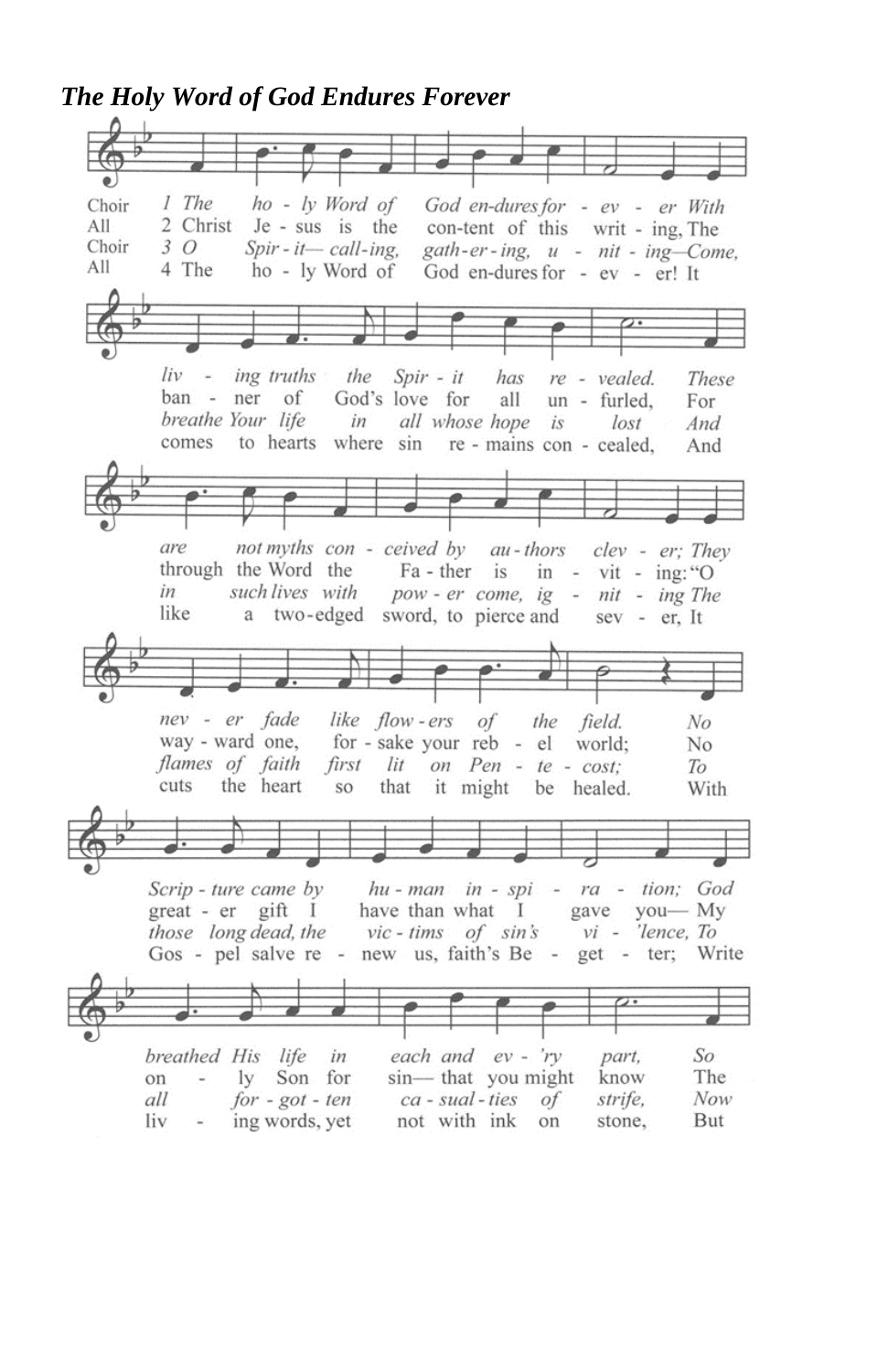

### *Stand*

### **Invocation** *p151*

*The sign of the cross may be made by all in remembrance of their Baptism.*

## **+CONFESSION AND ABSOLUTION+**

*Silence for reflection on God's Word and for self-examination.*

### **+SERVICE OF THE WORD+**



The LORD was | my support\* in the day of my ca- | lamity. He brought me out into a  $\vert$  broad place:\* he rescued me, because he delight- | ed in me. **I love you, O | LORD, my strength.\* The LORD is my rock and my fortress and my de- | liverer. For you save a humble | people,\* but the haughty eyes | you bring down.** This God—his way is | perfect;\* the word of the | LORD proves true. For this I will praise you, O LORD, among the | nations,\* and sing | to your name. **Glory be to the Father and** | **to the Son**\*  **and to the Holy** | **Spirit; as it was in the be-** | **ginning,**\*  **is now, and will be forever.** | **Amen.**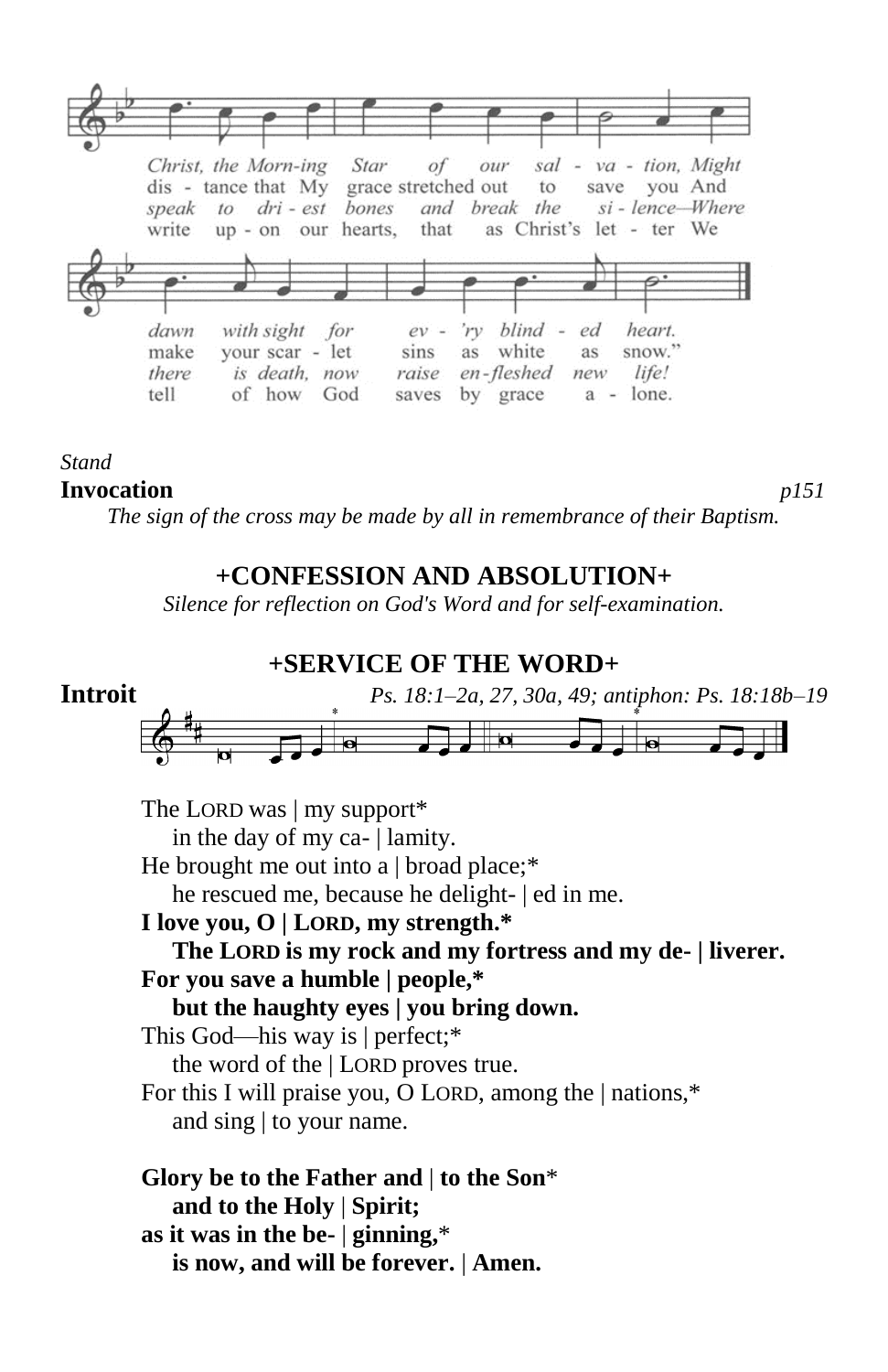The LORD was | my support\* in the day of my ca- | lamity. He brought me out into a | broad place;\* he rescued me, because he delight- | ed in me.

## **Kyrie** *p152*

**Gloria in Excelsis** *p154*

**Salutation and Collect of the Day**



- **P** Let us pray.
- **P** O Lord, since You never fail to help and govern those whom You nurture in Your steadfast fear and love, work in us a perpetual fear and love of Your holy name; through Jesus Christ, our Lord, who lives and reigns with You and the Holy Spirit, one God, now and forever.

$$
\begin{array}{c}\n\begin{array}{ccc}\n\bullet \\
\bullet \\
\bullet \\
\bullet\n\end{array} & \begin{array}{ccc}\n\bullet \\
\bullet \\
\bullet \\
\bullet\n\end{array}\n\end{array}
$$

# **Old Testament Reading** *Proverbs 9:1–10*

*Sit*

<sup>1</sup>Wisdom has built her house; she has hewn her seven pillars. <sup>2</sup>She has slaughtered her beasts; she has mixed her wine; she has also set her table. <sup>3</sup>She has sent out her young women to call from the highest places in the town, 4 "Whoever is simple, let him turn in here!" To him who lacks sense she says, 5 "Come, eat of my bread and drink of the wine I have mixed. <sup>6</sup>Leave your simple ways, and live, and walk in the way of insight." <sup>7</sup>Whoever corrects a scoffer gets himself abuse, and he who reproves a wicked man incurs injury.

8Do not reprove a scoffer, or he will hate you;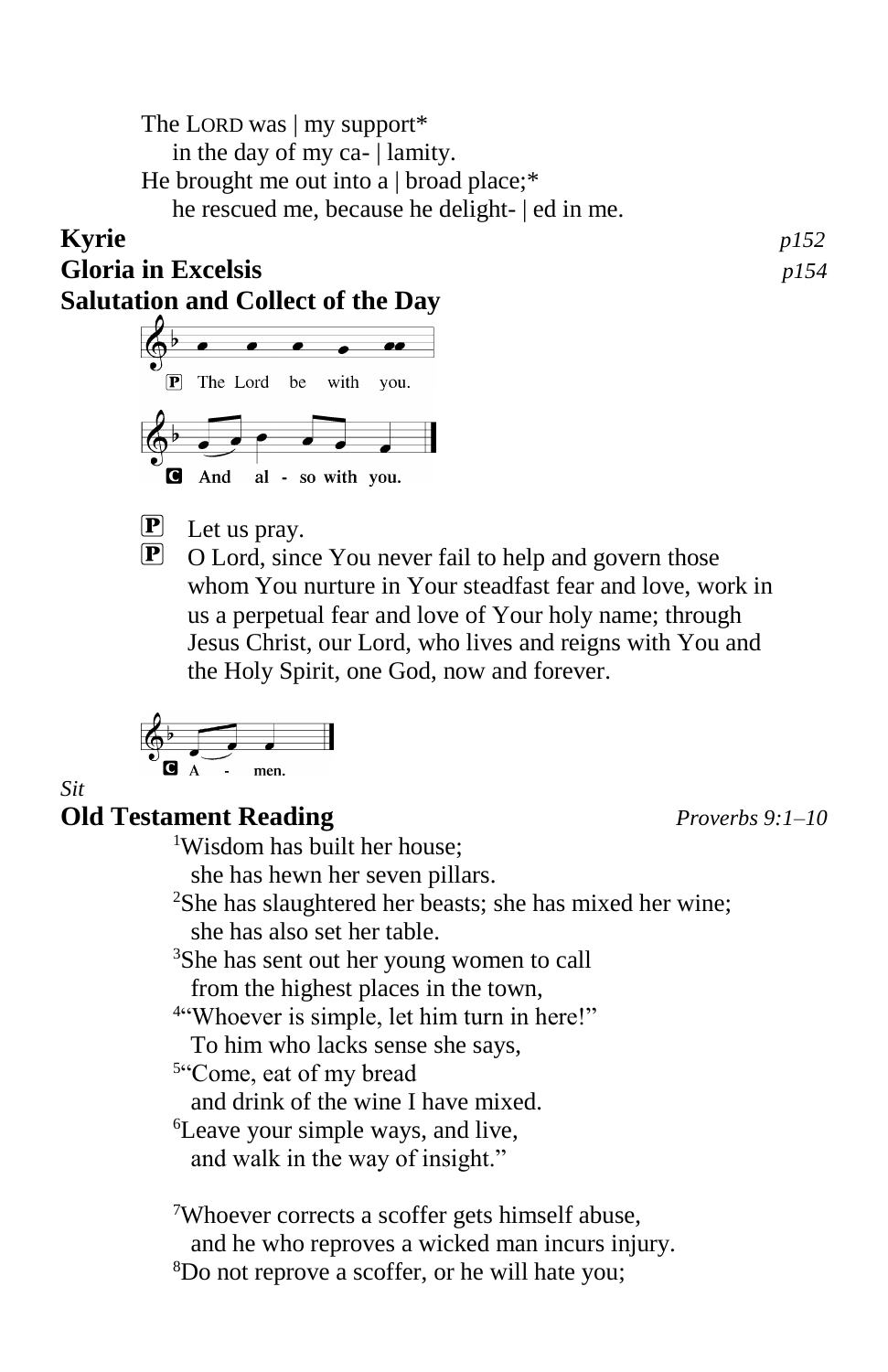reprove a wise man, and he will love you. <sup>9</sup>Give instruction to a wise man, and he will be still wiser; teach a righteous man, and he will increase in learning. <sup>10</sup>The fear of the LORD is the beginning of wisdom, and the knowledge of the Holy One is insight.

 $[A]$  This is the Word of the Lord.

### C **Thanks be to God.**



**Epistle** *Ephesians 2:13–22*

 $13$ But now in Christ Jesus you who once were far off have been brought near by the blood of Christ. <sup>14</sup>For he himself is our peace, who has made us both one and has broken down in his flesh the dividing wall of hostility  $15$ by abolishing the law of commandments and ordinances, that he might create in himself one new man in place of the two, so making peace,  $16$  and might reconcile us both to God in one body through the cross, thereby killing the hostility. <sup>17</sup>And he came and preached peace to you who were far off and peace to those who were near. <sup>18</sup>For through him we both have access in one Spirit to the Father. <sup>19</sup>So then you are no longer strangers and aliens, but you are fellow citizens with the saints and members of the household of God, <sup>20</sup>built on the foundation of the apostles and prophets, Christ Jesus himself being the cornerstone,  $^{21}$ in whom the whole structure, being joined together, grows into a holy temple in the Lord. <sup>22</sup>In him you also are being built together into a dwelling place for God by the Spirit.

 $\overline{A}$  This is the Word of the Lord. C **Thanks be to God.**

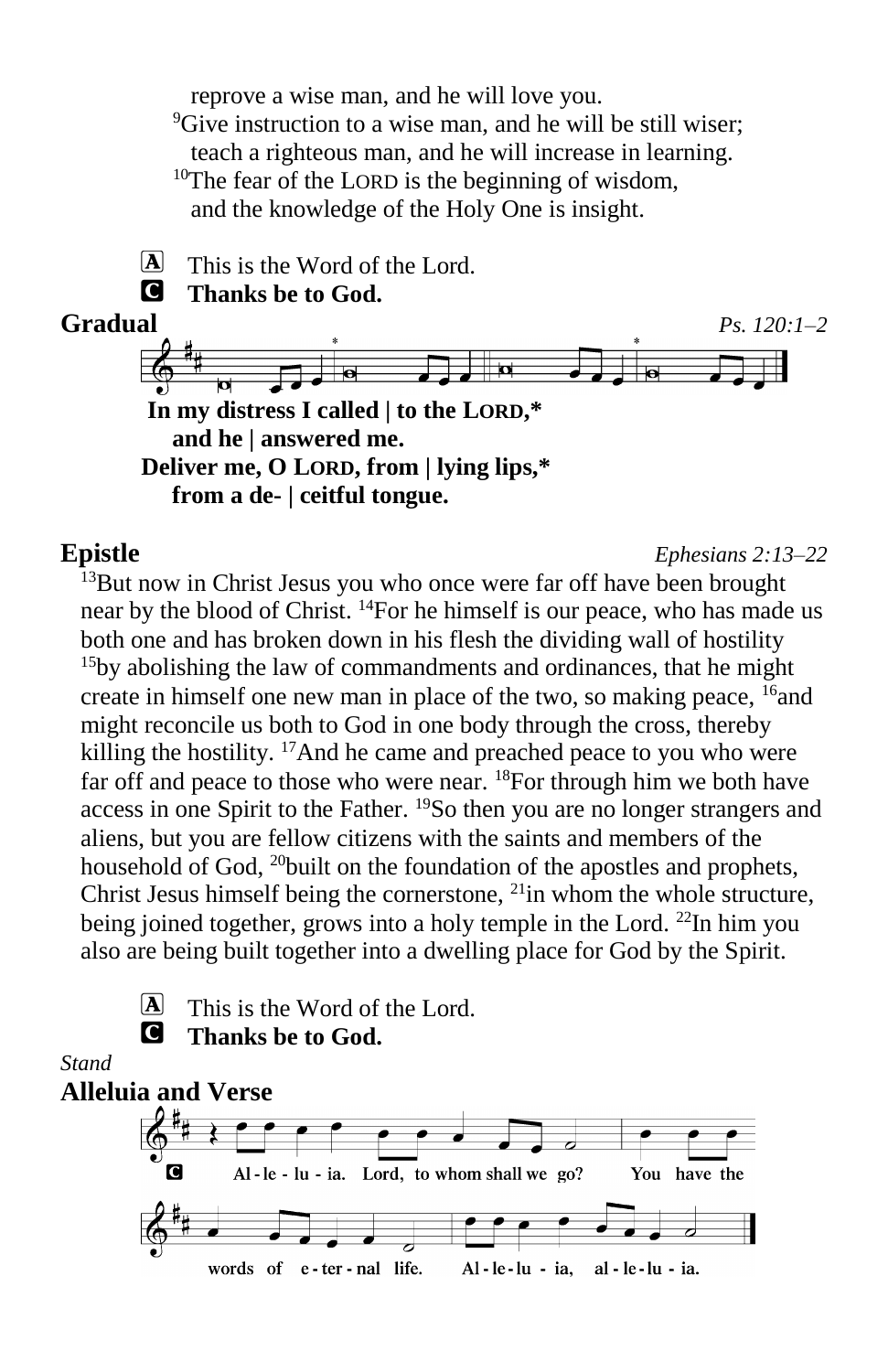### **Holy Gospel** *Luke 14:15–24*

 $\mathbf{P}$  The Holy Gospel according to St. Luke, the fourteenth chapter.



<sup>15</sup>When one of those who reclined at table with [Jesus] heard these things, he said to him, "Blessed is everyone who will eat bread in the kingdom of God!" <sup>16</sup>But he said to him, "A man once gave a great banquet and invited many. <sup>17</sup>And at the time for the banquet he sent his servant to say to those who had been invited, 'Come, for everything is now ready.' <sup>18</sup>But they all alike began to make excuses. The first said to him, 'I have bought a field, and I must go out and see it. Please have me excused.' <sup>19</sup>And another said, 'I have bought five yoke of oxen, and I go to examine them. Please have me excused.' <sup>20</sup>And another said, 'I have married a wife, and therefore I cannot come.' <sup>21</sup>So the servant came and reported these things to his master. Then the master of the house became angry and said to his servant, 'Go out quickly to the streets and lanes of the city, and bring in the poor and crippled and blind and lame.' <sup>22</sup>And the servant said, 'Sir, what you commanded has been done, and still there is room.' <sup>23</sup>And the master said to the servant, 'Go out to the highways and hedges and compel people to come in, that my house may be filled. <sup>24</sup>For I tell you, none of those men who were invited shall taste my banquet."

P This is the Gospel of the Lord.

*Sit*

### *A Multitude Comes from the East and the West LSB 510*

### **Sermon**

*Stand* **Nicene Creed** *p158* **Prayer of the Church** *Sit* **Offering** *Stand*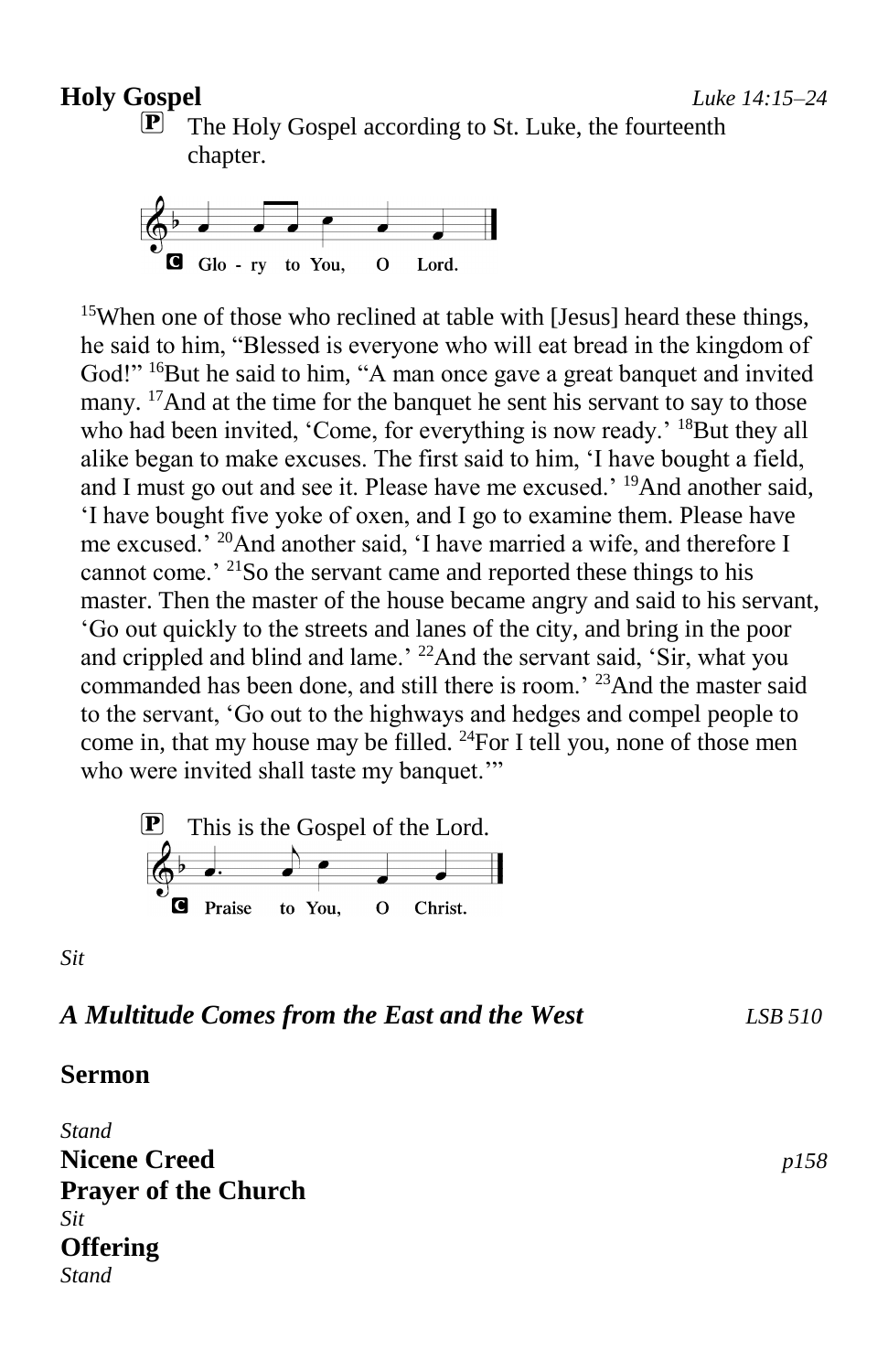| <b>Offertory</b>                         | p159    |
|------------------------------------------|---------|
| +SERVICE OF THE SACRAMENT+               |         |
| <b>Preface</b>                           | p160    |
| <b>Sanctus</b>                           | p161    |
| <b>Prayer of Thanksgiving</b>            |         |
| <b>Lord's Prayer</b>                     | p162    |
| The Words of Our Lord                    |         |
| <b>Pax Domini</b>                        | p163    |
| <b>Agnus Dei</b>                         |         |
| Sit                                      |         |
| <b>Distribution</b>                      |         |
| O Lord, We Praise Thee                   | LSB 617 |
| <b>Lamb of God</b>                       | LSB 550 |
| <b>Church of God, Elect and Glorious</b> | LSB 646 |
| I'm But a Stranger Here                  | LSB 748 |
| Stand                                    |         |
| <b>Nunc Dimittis</b>                     | p165    |
| <b>Post-Communion Collect</b>            | p166    |
| <b>Benediction</b>                       |         |
| Lord, Keep Us Steadfast in Your Word     | LSB 655 |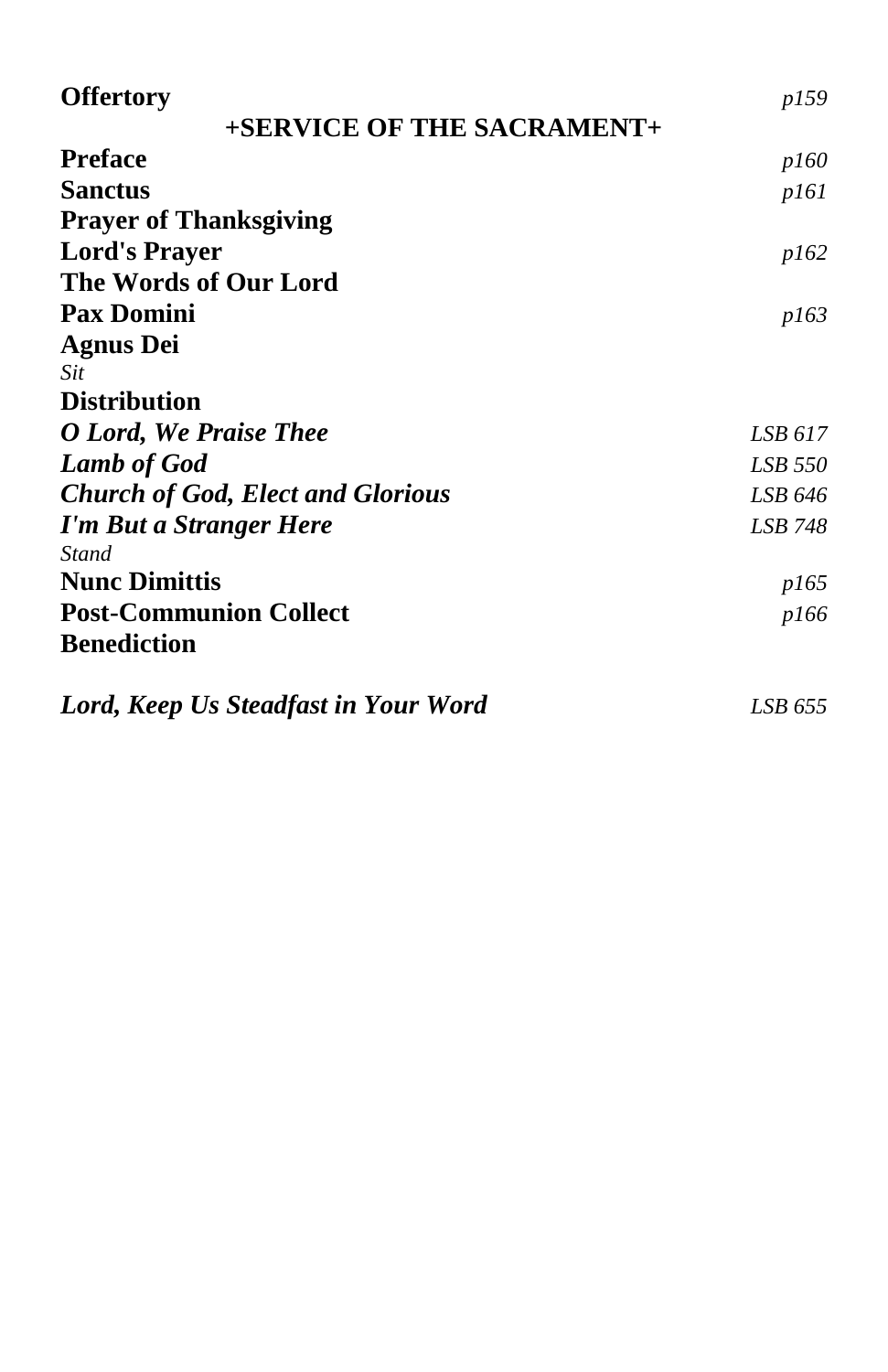## **+PRAYER LIST+**

- Those who serve in our nation's armed forces: DuWayne Griepentrog, Exor Padro, Rev. Lynn Christensen, Austin Nehls, and for veterans.
- Shut-ins: Lillian Sciortino, Richard Cleereman, and Wally & Gloria Pipkorn.
- For all those suffering from illnesses or other trials, including: Karin Zuehls (Jeff's aunt), Jason Stephans, Gerald (Sandra Babel's brother), Lorraine Swift, Bob Hogan (Ash Noble's uncle), Katy Billings, Elaine Roloff (Evone Hagerman's mother), Jack and Pat Mills, Jean Weisner (aunt of Steve Billings), Eleanor Hogan (Ash Noble's grandmother), Alice Cornelius (Lesa Roemke's aunt), and Clyde Cornelius (Lesa Roemke's grandfather).

# **+ANNOUNCEMENTS FOR THE WEEK OF JUNE 25, 2017+**

- **THANK YOU:** Pastor and Lesa Roemke would like to extend sincere thanks to all who made the  $10<sup>th</sup>$  ordination anniversary celebration possible. Thanks to all who participated in the service, planned the meal, set-up for the meal, donated food and other supplies, and especially those who cleaned up afterwards. It was a very special day that we will always remember. We are so blessed to be a part of this congregation. We thank God for you all.
- **LANDSCAPING VOLUNTEERS NEEDED:** The Parish Planning Committee is looking for individuals, teams, or families to volunteer to "adopt" a small area to weed, trim, and groom throughout the summer. The flower beds are broken up into 10 areas; please see the sign-up sheet in the hallway. Please try to complete the first clean-up of your area by July 2nd. See Dennis Helmke with any questions.
- **LOST AND FOUND:** There are many "lost and found" items accumulating here at church. Are you missing a jacket, dress, umbrella, etc? Please check the items gathered in the hallway to see if any of them are yours. Any items not claimed after the service today will be donated. There are also some Thrivent t-shirts that are free for the taking, in sizes medium and large. Help yourself.
- **BIERGARTEN NIGHT:** The members who gathered at the new Biergarten inside Petrifying Springs Park after the anniversary dinner thought it would be nice to arrange a monthly Messiah meet-up. We will meet there on Saturday, July 8<sup>th</sup>, time TBD. It's cash only, and if you bring your own stein, you don't have to pay the \$5 deposit. There are picnic tables, but you can bring your own chairs as well. Kids are welcome; there are kid-friendly snacks and drinks and a large grassy area that they can play in. See Lesa with any questions.